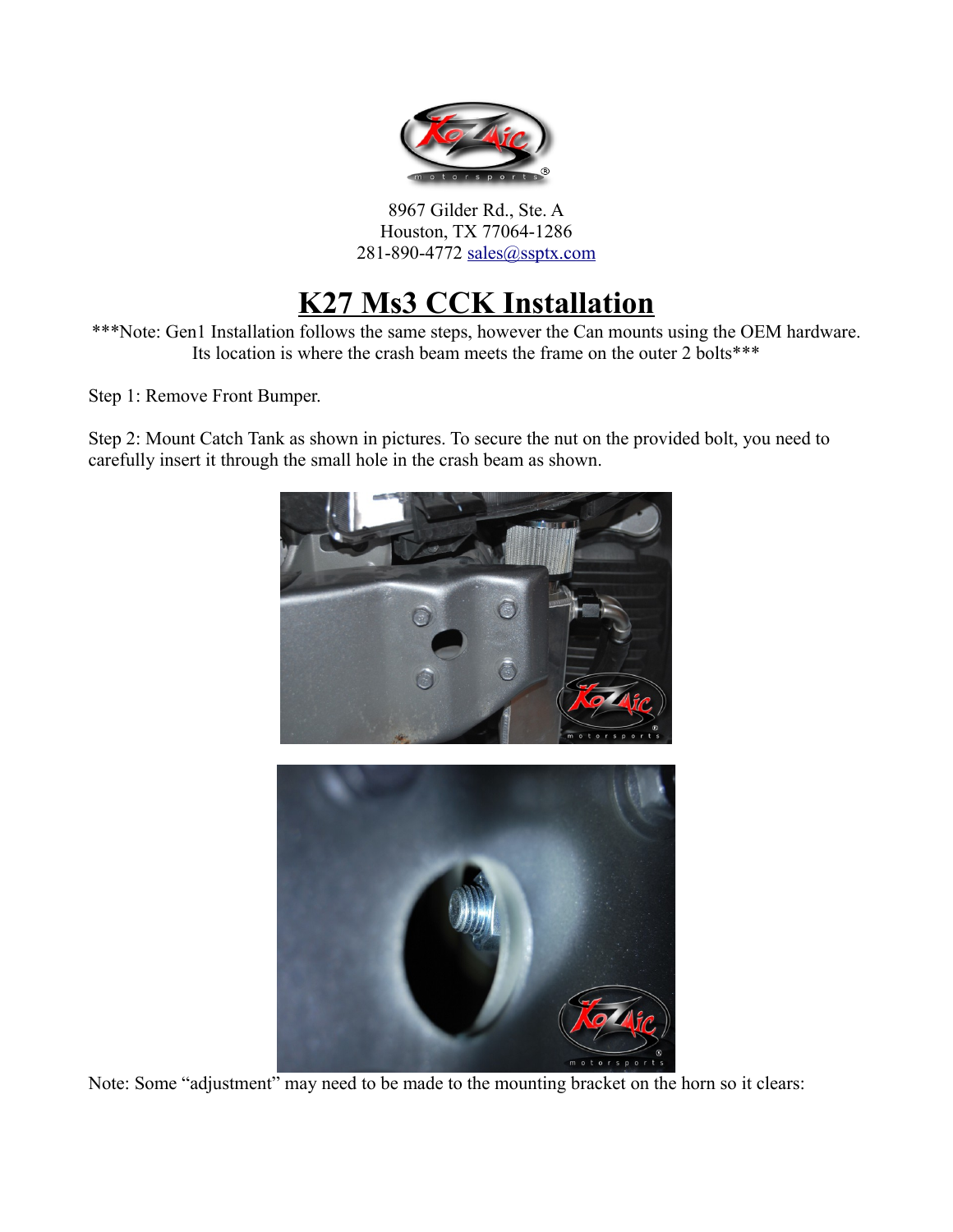

Step 3: Secure large bolt, large nut and small 10mm nut that mounts catch can.



Step 4: Route hoses. There are 2 hoses, they will need to be cut to length. The first hose will go on the PCV hose routing back to the intake. You need to remove the OEM hose, attach the new hose to the valve cover. If you are still routing the oem hose back into your intake, you will need to cap off your intake breather port.